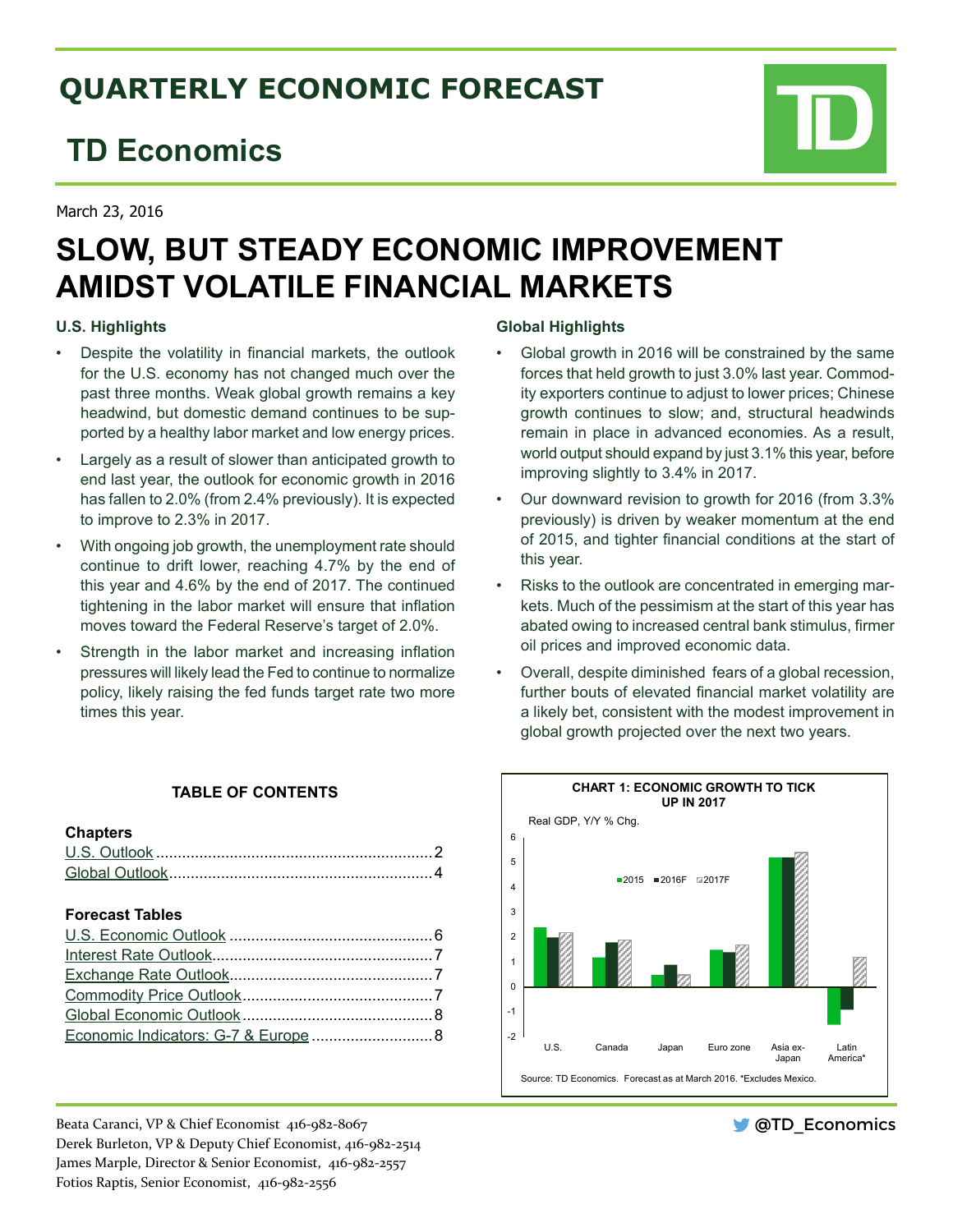

## <span id="page-1-0"></span>**U.S. OUTLOOK - STORMY FINANCIAL MARKETS, BUT ECONOMY REMAINS ON AN EVEN KEEL**

The year started with a fire sale in financial markets. Fears over global growth led to a broad-based retreat in equities and non-investment grade corporate bonds and a flight to the safety of U.S. Treasuries.

Fortunately, much of the risk aversion that started the year has since dissipated. Despite the rise in volatility, the story for the American economy has not changed much over the past three months. The headwinds to growth from weak external demand and a strong dollar continue to blow, but have done little to slow momentum in the labor market.

While the outlook for continued moderate, but steady progress remains intact, the forecast for annual average growth this year of 2.0% has been cut by 0.4 percentage points since our last forecast. The downgrade largely reflects a weaker than anticipated hand-off to growth from the tail end of last year. On a Q4/Q4 basis, the projected 2.2% pace of expansion both this year and next is a touch softer, but more in line with our previous projection.

As has been the case over the past year, economic growth will be led by domestic spending. It is anticipated to grow by 2.7% in both 2016 and 2017. Across categories, household spending is likely to take the lead over the next year, but give way to greater business investment growth in 2017.

#### **Financial conditions ebb and flow**

Without a doubt, the main change to the economic environment over the past three months has been conditions in financial markets. From the start of the year to its trough in early February, stock markets lost over 10% of their value,





oil prices plummeted to a 13-year low, and the 10-year Treasury yield fell 60 basis points.

The main catalyst for the selloff in risk assets was a concern that the global economy was on the cusp of recession, led by China and other emerging markets. These fears were exacerbated by some disappointing economic releases (although not to the degree that would indicate the economy was in such dire shape). Likewise, the improvement in risk sentiment over the past month is attributable in part to economic data surprises swinging in a more positive direction.

We are encouraged by the reversal in risk aversion. Had it been maintained, fears of recession could have proved self-perpetuating. Still, even as sentiment has strengthened, financial conditions remain somewhat tighter than they were at the time of our previous forecast. Higher corporate bond yields and tighter lending standards for both large and small corporate borrowers are likely to weigh on near-term business investment. Accordingly, this is the one area of the forecast where we have revised down our expectations for growth over the next several quarters.

But, perhaps more than this, the magnitude and speed of the selloffs point to an economy that is more vulnerable to shocks than in the past. Similar to its international counterparts, the U.S. economy is operating at a structurally slower growth rate, which leaves less of a margin between recession and growth. Sudden shifts in risk aversion remain a downside risk to the outlook.

#### **Labor market recovery still firmly on track**

The most encouraging element in recent data has been the ongoing resiliency in the labor market. Job growth over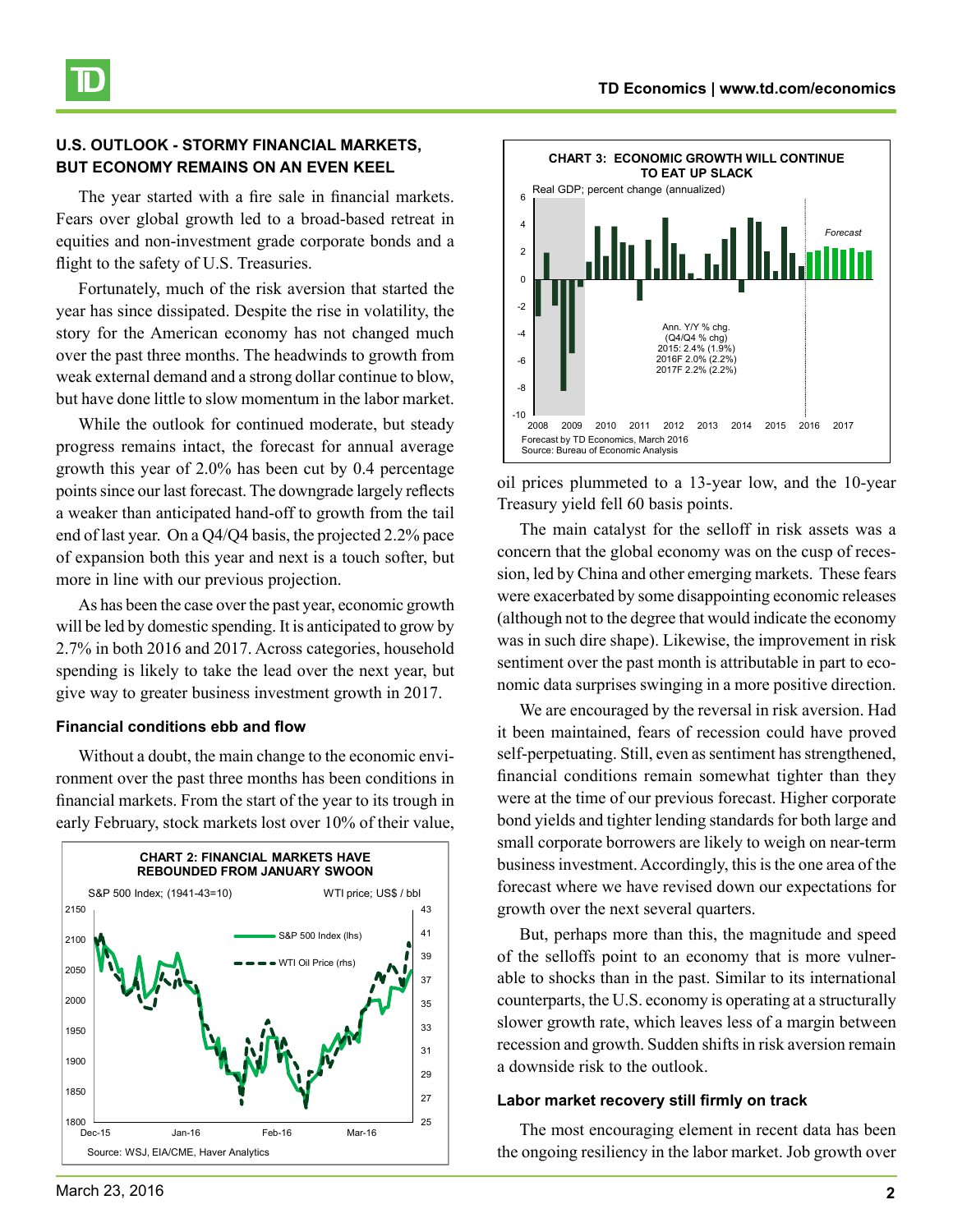

the first two months of 2016 has averaged 207k. In normal times this would be more than twice the rate necessary to put downward pressure on the unemployment rate. However, while the unemployment rate has drifted down to 4.9% in early 2016, an influx of people into the labor force has slowed its descent. The labor force participation rate, which measures the number of people working or actively looking for work as a share of the adult population, has risen noticeably over the past several months. This heralds the return of labor market health, as people formerly not counted as unemployed resume their job search.

We expect this trend to continue, albeit at a somewhat slower pace than the first few months of the year. On an annual average basis, 2016 is expected to see the fastest labor force growth in a decade. As more people enter the labor market, it will slow the decline in the official unemployment rate, but not stall it completely. With job growth expected to exceed 190k a month over the remainder of this year, we expect the unemployment rate to fall to 4.7% by the end of this year and hit a low of 4.6% in the second half of 2017.

#### **Inflation has bottomed**

The continued tightening in the labor market will ensure that inflation moves toward the Federal Reserve's target of 2.0%. Inflation has in fact surprised on the upside in recent months. While the decline in energy prices early in the year has continued to weigh on the headline measure, core consumer price inflation rose to 2.3% in February.

This is occurring in spite of an elevated dollar and low energy prices that have been exerting downward pressure on inflation. While the dollar's influence will remain in place over the next several months, its effect on prices will fade as the lagged impact washes out. In addition, the risks are now tilting in the other direction. Already there has been a modest retracement in the greenback, and a further re-pricing lower of the currency would begin to reverse the downward pressure on inflation from lower import prices.

Adding to the balance of risks, energy prices appear to have formed a bottom. Since reaching a trough of US\$25 per barrel in February, the West Texas Intermediate benchmark price has risen about 50%. We anticipate further gains over the course of this year, with the price reaching US\$50/bbl by the end of 2016 and US\$55/bbl by the end of 2017.

## **Fed still on course to hike twice this year**

The Federal Reserve will look through transitory increases in energy prices, but its mandate of maximum employment and price stability will require them to continue to normalize policy as both inflation and employment move toward their targets.

In its most recent policy statement, the Federal Reserve reduced its expectation for the pace of rate hikes, reflecting the downside risks to growth from global financial market volatility. But, Fed members remain firm in the view that rates will continue to rise. All but one still expect rates to be at least 50 basis points higher by the end of this year.

At this point, the risks to the Fed's baseline projections for economic growth and inflation appear tilted to the upside. We expect the strength in the labor market and upward movement in inflation to lead the Fed to continue to normalize policy, raising the fed funds target rate another two times this year. The Fed is likely to raise rates two more times in 2017, bringing the federal funds to a target range of 1.25 percent to 1.50 percent by the end of the year.

# **Bottom line**

Despite the headwinds from a weak global economy, the U.S. economy continues to make progress, especially where it matters most, in the labor market. Global headwinds will remain in place, but should also diminish over time. The mainstay of the economy is domestic demand, and the growth drivers here remain in place. Household spending will be supported by the decline in energy prices and acceleration in wage growth. Investment activity is also likely to perk up as the drag from energy investment wanes. All this suggests that the American economy will continue to withstand any global headwinds that blow its way.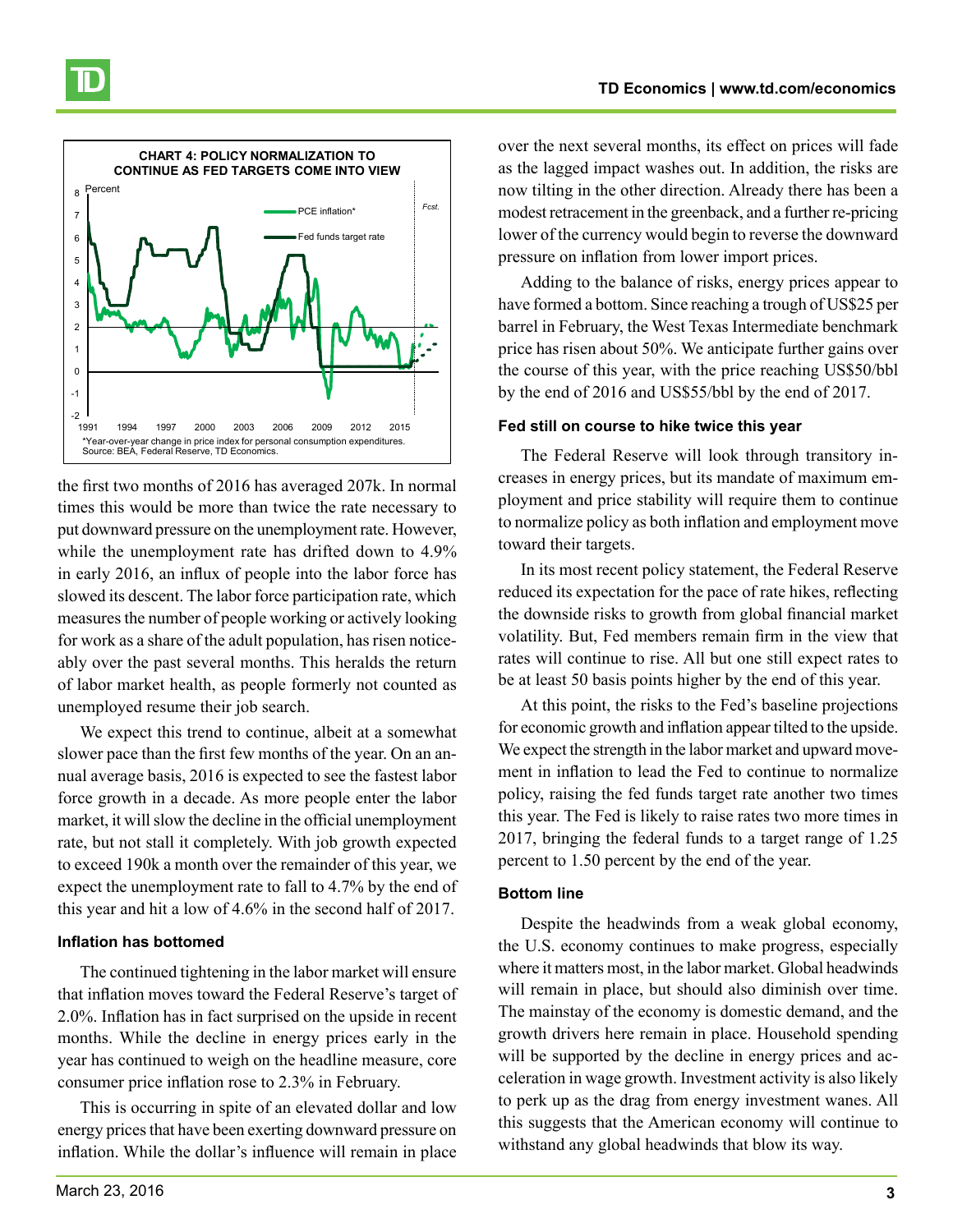

### <span id="page-3-0"></span>**GLOBAL OUTLOOK - WEAK GROWTH RAISES RISKS & HEIGHTENS VOLATILITY**

World economic growth is projected to run at 3.1% this year, roughly matching 2015 as the weakest year for growth in the post-crisis era. For 2017, world growth is expected to claw its way back to a slightly better 3.4%.

This year's slower tracking is partly owing to weaker economic performances by a number of countries to end 2015, coupled with major financial market headwinds to start this year. Financial market conditions had tightened sharply on growing fears over a hard landing in the Chinese economy and a global recession. These worries changed the calculus for policymakers, with many central banks either injecting additional stimulus (ECB, BoJ), or slowing the pace of policy normalization in its wake (Fed, BoE).

Since February, however, market pessimism has given way to renewed optimism. Oil prices have rebounded strongly to around US\$40 per barrel, the U.S. dollar has depreciated broadly on reduced safe-haven flows, and capital outflows from emerging markets (EM) have slowed or reversed course in some regions, easing the risk of an EM-led financial crisis. Pessimism has been further assuaged by a positive turn in the economic data, especially in advanced economies.

While welcome, this improvement in risk sentiment sits on a fragile foundation with many of the worries that contributed to last year's bout of risk aversion still very much unaddressed. Concerns about elevated EM debt, a surplus in global oil supply, and the effectiveness of central bank monetary policy may resurface.

In sum, fears of a global recession and an EM crisis have receded. But, further bouts of elevated financial market volatility in a risk-filled environment are a likely bet, with only modest improvement in global growth projected over the 2016-17 forecast horizon.

#### **Emerging market growth will bounce from 2015 low**

After suffering a near-perfect storm of collapsing commodity prices, rising capital outflows, and reduced demand from a slowing China, most emerging markets are likely to begin a modest recovery over the year. This hinges on the adjustment in commodity prices being in the rear-view mirror and no renewed intensification of capital outflows. Still, slower Chinese growth will remain a challenge and any newfound optimism on the EM outlook is tempered by rising geopolitical risks in Russia, South Africa, Brazil, and Turkey.

Without a doubt, the center of gravity for emerging mar-

kets is China. Official Chinese statistics recorded economic growth of 6.9% in 2015, a marked slowdown from its 2014 growth rate of 7.3%. At the beginning of February, Chinese authorities announced a 6.5-7% target for 2016 growth, a range consistent with their goal of doubling 2010 per-capita GDP by 2020. In our view, this will be difficult to achieve. Momentum heading into 2016 is not very supportive, with fourth quarter growth a paltry  $1.6\%$  – the slowest quarterly pace since the first quarter of 2015. At the same time, Chinese indicators have been mixed. While some monthly indicators are distorted by the Lunar New Year, increased total social financing aligns with communication by Chinese authorities that infrastructure spending will help support growth in the first half of 2016.

At this month's National People's Congress, Chinese authorities affirmed their commitment to market-oriented reforms. Given the tradeoff between near-term growth targets and future financial stability, this will likely mean continued volatility in Chinese financial markets this year.

#### **A slower growing China raises challenges for its main trade partners**

The rebalancing of the Chinese economy will remain a challenge not only for domestic authorities, but also for its trade partners. Slowing Chinese growth and the movement up the value-chain of Chinese industry will continue to exert downward pressure on imports from its main trade partners. Growth in these nations, including Indonesia, Malaysia, and Taiwan, is not expected to pick up until next year, as new trade relationships are established that are less China-centric.

In contrast, India is set to rise as a regional growth leader. But, the ambitious plans set by the Modi government to adopt market-oriented economic reforms faces unique

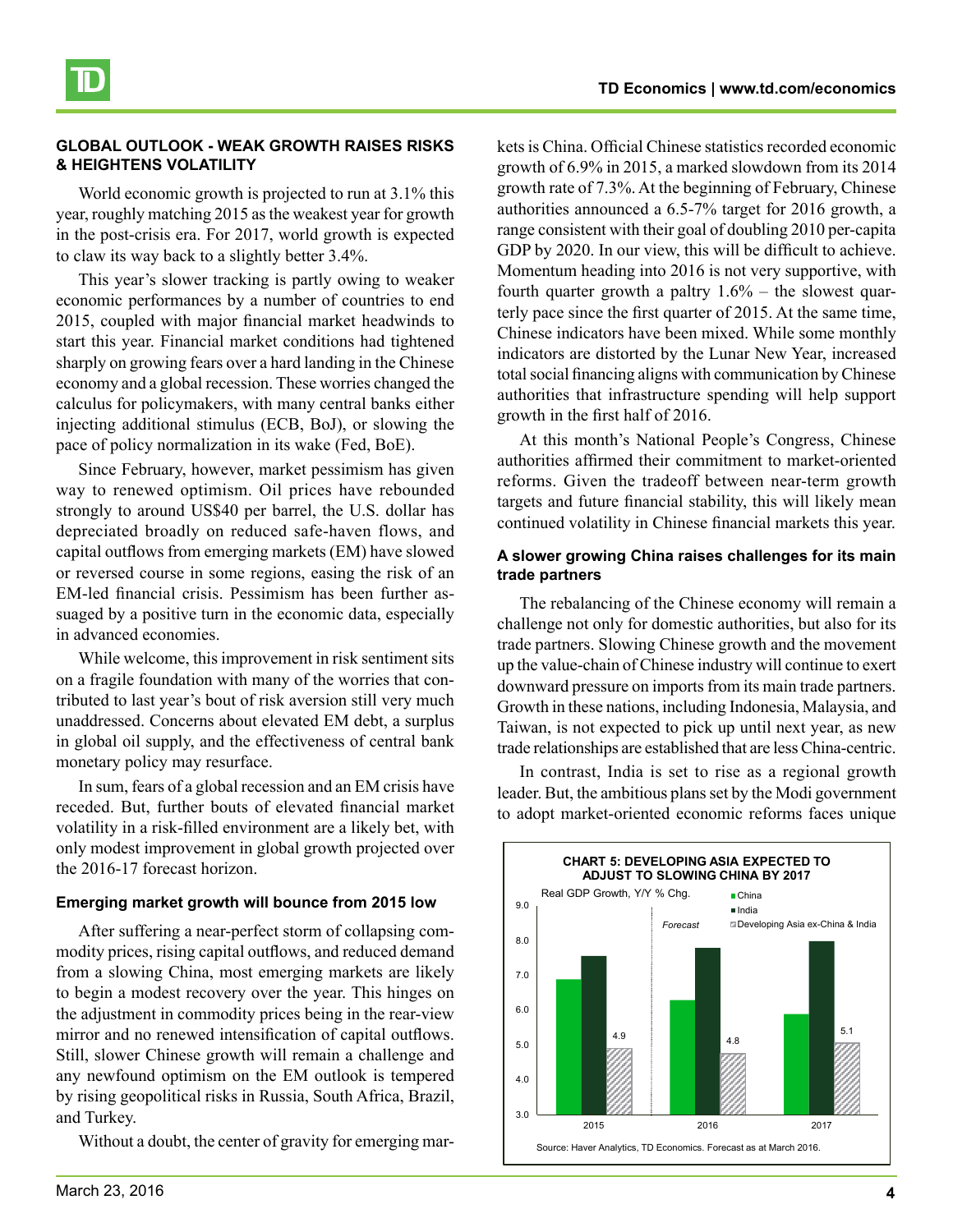

challenges, including the cooperation of the notoriously stubborn Indian bureaucracy. As it stands, growth in India is expected to remain close to 8% through 2017, with upside risk if reforms gain traction.

#### **Immediate EM risks concentrated outside of Asia**

Outside of emerging Asia, there are several economic and geopolitical hotspots that will remain in focus over the next two years. Sanctions on Russia will continue to suppress growth prospects in that region despite a modest recovery in oil prices. Meanwhile, political uncertainty in South Africa is escalating, with increasing concerns that endemic corruption and economic mismanagement could trigger a credit rating downgrade. Brazil follows a similar story line. The Brazilian economy is likely to remain in recession at least through the first half of this year, and even as it emerges, the prospects for a sustained recovery are diminished by political turmoil.

#### **More advanced economy stimulus to aid the recovery**

While EMs represent the biggest downside risk to the outlook, much of the downgrade to the growth projection for 2016 is driven by weaker than expected growth in advanced economies at the end of 2015. In response, central banks were spurred to action, first with the Bank of Japan announcing negative interest rates, followed by the ECB unleashing a slew of measures aimed at stimulating bank lending. These measures should help support continued improvement, but will not eliminate the structural headwinds presented by an aging labour force and weak productivity that ultimately restrains growth in a modest range of 1.5-2%.

In the United States, growth will continue to be led by do-



mestic demand, while net-exports remain a drag. However, the latter is not sufficient enough in scale to derail cyclical momentum. Given the proximity of the unemployment rate to its longer-run sustainable level, the U.S. is likely to see inflation trend upward, necessitating additional increases in the policy interest rate. This will be in contrast to other advanced economies and could keep the dollar elevated, even as safe-haven flows ebb.

The most pressing risk among the advanced economies is the threat of the United Kingdom leaving the European Union, an act that would likely downgrade its long-run economic performance. Weekly polls are close but betting markets – a better early indicator of underlying sentiment – are skewed in favour of the U.K. remaining as part of the European Union after June 23rd, 2016.

On the upside, the prospect of more fiscal stimulus, particularly targeted at improving infrastructure, is increasingly likely and, if done right, should help improve long-term productivity of the countries that make these investments.

#### **Bottom line**

The global economic environment will remain challenging over the next year as commodity producers adjust to lower prices and the Chinese economy follows a long, turbulent road to rebalancing. But, 2015 likely marked the high point in risks for a number of countries, and the next couple of years should reap the benefits from stimulus measures that have since been put in place. Risks remain concentrated in EMs, particularly as the Federal Reserve attempts to slowly normalize policy rates. All told, global growth will be modest, but the worst case scenario of an entrenched global recession should be avoided.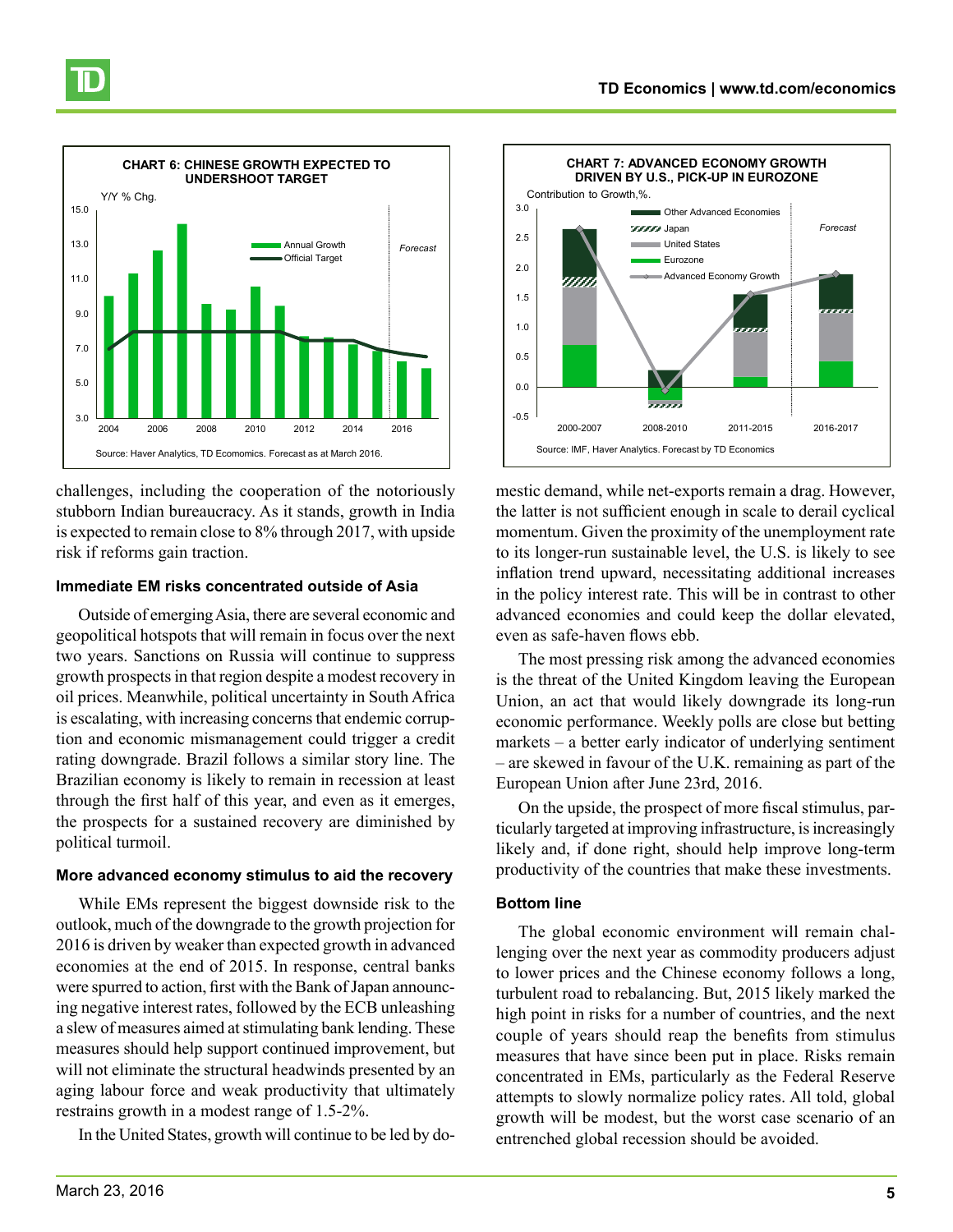<span id="page-5-0"></span>

| <b>U.S. ECONOMIC OUTLOOK:</b>                                                                       |                |                                                                          |        |         |                  |                  |        |        |                  |                  |                       |        |        |                 |        |                                         |            |       |
|-----------------------------------------------------------------------------------------------------|----------------|--------------------------------------------------------------------------|--------|---------|------------------|------------------|--------|--------|------------------|------------------|-----------------------|--------|--------|-----------------|--------|-----------------------------------------|------------|-------|
|                                                                                                     |                | Period-Over-Period Annualized Per Cent Change Unless Otherwise Indicated |        |         |                  |                  |        |        |                  |                  |                       |        |        |                 |        |                                         |            |       |
|                                                                                                     |                | 2015                                                                     |        |         | 2016             |                  |        | 2017   |                  |                  | <b>Annual Average</b> |        |        | 4th Qtr/4th Qtr |        |                                         |            |       |
|                                                                                                     | Q <sub>1</sub> | Q <sub>2</sub>                                                           | Q3     | Q4      | Q <sub>1</sub> F | Q <sub>2</sub> F | Q3F    | Q4F    | Q <sub>1</sub> F | Q <sub>2</sub> F | Q3F                   | Q4F    | 15     | 16F             | 17F    | 15                                      | <b>16F</b> | 17F   |
| <b>Real GDP</b>                                                                                     | 0.6            | 3.9                                                                      | 2.0    | 1.0     | 2.0              | 2.2              | 2.4    | 2.3    | 2.2              | 2.3              | 2.0                   | 2.1    | 2.4    | 2.0             | 2.3    | 1.9                                     | 2.2        | 2.2   |
| <b>Consumer Expenditure</b>                                                                         | 1.7            | 3.6                                                                      | 3.0    | 2.0     | 2.7              | 3.2              | 3.3    | 2.8    | 2.4              | 2.5              | 2.1                   | 2.0    | 3.1    | 2.8             | 2.6    | 2.6                                     | 3.0        | 2.2   |
| Durable Goods                                                                                       | 2.0            | 8.0                                                                      | 6.6    | 3.4     | 4.3              | 5.2              | 7.6    | 5.0    | 4.3              | 4.3              | 4.0                   | 3.5    | 5.9    | 5.2             | 4.8    | 5.0                                     | 5.5        | 4.0   |
| <b>Non-Res. Fixed Investment</b>                                                                    | 1.6            | 4.1                                                                      | 2.6    | $-1.9$  | $-0.3$           | 3.6              | 4.1    | 4.1    | 4.1              | 4.0              | 3.6                   | 3.4    | 2.9    | 1.6             | 3.9    | 1.6                                     | 2.9        | 3.8   |
| Non-Res. Structures                                                                                 | $-7.4$         | 6.3                                                                      | $-7.2$ | $-6.6$  | $-9.3$           | 1.4              | 2.4    | 2.9    | 3.8              | 3.6              | 3.3                   | 3.5    | $-1.6$ | $-3.5$          | 3.2    | $-3.9$                                  | $-0.8$     | 3.6   |
| Equipment & IPP*                                                                                    | 4.3            | 3.5                                                                      | 5.5    | $-0.6$  | 2.3              | 4.2              | 4.5    | 4.4    | 4.2              | 4.1              | 3.6                   | 3.4    | 4.2    | 3.0             | 4.1    | 3.2                                     | 3.8        | 3.8   |
| <b>Residential Construction</b>                                                                     | 10.1           | 9.4                                                                      | 8.2    | 7.9     | 11.6             | 8.3              | 9.4    | 11.4   | 10.5             | 9.8              | 6.6                   | 4.7    | 8.7    | 9.4             | 9.4    | 8.9                                     | 10.2       | 7.9   |
| <b>Govt. Consumption</b>                                                                            |                |                                                                          |        |         |                  |                  |        |        |                  |                  |                       |        |        |                 |        |                                         |            |       |
| & Gross Investment                                                                                  | $-0.1$         | 2.6                                                                      | 1.8    | $-0.1$  | 2.4              | 1.2              | 0.9    | 1.0    | 1.0              | 0.9              | 0.7                   | 0.9    | 0.7    | 1.4             | 0.9    | 1.1                                     | 1.4        | 0.9   |
| <b>Final Domestic Demand</b>                                                                        | 1.7            | 3.7                                                                      | 2.9    | 1.4     | 2.6              | 3.1              | 3.2    | 2.9    | 2.6              | 2.6              | 2.2                   | 2.1    | 2.8    | 2.7             | 2.7    | 2.4                                     | 2.9        | 2.4   |
| <b>Exports</b>                                                                                      | $-6.0$         | 5.1                                                                      | 0.7    | $-2.7$  | $-1.0$           | 2.9              | 4.5    | 5.1    | 5.1              | 4.9              | 5.1                   | 5.3    | 1.1    | 1.0             | 4.9    | $-0.8$                                  | 2.9        | 5.1   |
| <b>Imports</b>                                                                                      | 7.1            | 3.0                                                                      | 2.3    | $-0.6$  | 2.5              | 6.2              | 8.1    | 7.6    | 6.7              | 6.4              | 5.6                   | 4.5    | 4.9    | 3.6             | 6.7    | 2.9                                     | 6.1        | 5.8   |
| <b>Change in Private</b>                                                                            |                |                                                                          |        |         |                  |                  |        |        |                  |                  |                       |        |        |                 |        |                                         |            |       |
| <b>Inventories</b>                                                                                  | 112.8 113.5    |                                                                          | 85.5   | 81.7    | 76.6             | 58.6             | 50.3   | 45.2   | 42.0             | 41.4             | 40.9                  | 42.2   | 98.4   | 57.7            | 41.6   |                                         |            |       |
| <b>Final Sales</b>                                                                                  | $-0.2$         | 3.9                                                                      | 2.7    | 1.2     | 2.1              | 2.6              | 2.6    | 2.5    | 2.3              | 2.3              | 2.0                   | 2.1    | 2.2    | 2.3             | 2.4    | 1.9                                     | 2.5        | 2.2   |
| <b>International Current</b>                                                                        |                |                                                                          |        |         |                  |                  |        |        |                  |                  |                       |        |        |                 |        |                                         |            |       |
| <b>Account Balance (\$Bn)</b>                                                                       | -473           | -444                                                                     | $-497$ | -479    | $-517$           | $-540$           | $-579$ | $-617$ | $-653$           | $-685$           | -714                  | -727   | -473   | -563            | $-695$ |                                         |            |       |
| % of GDP                                                                                            | $-2.7$         | $-2.5$                                                                   | $-2.8$ | $-2.6$  | $-2.8$           | $-2.9$           | $-3.1$ | $-3.3$ | $-3.4$           | $-3.6$           | $-3.7$                | $-3.7$ | $-2.6$ | $-3.0$          | $-3.6$ |                                         |            |       |
| <b>Pre-tax Corporate Profits</b><br>including IVA&CCA                                               | -21.1          | 14.8                                                                     | $-6.2$ | $-13.9$ | $-8.0$           | $-1.6$           | 4.0    | 4.0    | 3.9              | 4.0              | 3.7                   | 3.8    | $-2.1$ | $-4.3$          | 3.6    | $-7.5$                                  | $-0.5$     | 3.9   |
| % of GDP                                                                                            | 11.4           | 11.6                                                                     | 11.4   | 10.9    | 10.6             | 10.4             | 10.4   | 10.4   | 10.4             | 10.4             | 10.4                  | 10.4   | 11.3   | 10.5            | 10.4   |                                         | $---$      | $---$ |
| <b>GDP Deflator (Y/Y)</b>                                                                           | 1.0            | 1.0                                                                      | 0.9    | 1.1     | 1.3              | 1.3              | 1.5    | 1.8    | 2.0              | 2.0              | 2.0                   | 2.1    | 1.0    | 1.5             | 2.0    | 1.1                                     | 1.8        | 2.1   |
| <b>Nominal GDP</b>                                                                                  | 0.8            | 6.1                                                                      | 3.3    | 2.0     | 2.9              | 4.2              | 4.6    | 4.4    | 4.3              | 4.4              | 4.1                   | 4.3    | 3.4    | 3.5             | 4.3    | 3.0                                     | 4.0        | 4.3   |
| <b>Labor Force</b>                                                                                  | 1.6            | 0.5                                                                      | $-0.3$ | 1.1     | 3.3              | 1.0              | 1.0    | 1.0    | 1.0              | 1.0              | 0.9                   | 0.8    | 0.8    | 1.4             | 1.0    | 0.7                                     | 1.6        | 0.9   |
| <b>Employment</b>                                                                                   | 2.1            | 1.9                                                                      | 1.9    | 2.0     | 1.9              | 1.7              | 1.6    | 1.6    | 1.5              | 1.4              | 1.3                   | 1.2    | 2.1    | 1.8             | 1.5    | 2.0                                     | 1.7        | 1.3   |
| Change in Empl. ('000s)                                                                             | 731            | 653                                                                      | 670    | 721     | 677              | 618              | 566    | 562    | 549              | 506              | 463                   |        |        |                 |        | 434 2,893 2,603 2,127 2,775 2,422 1,952 |            |       |
| Unemployment Rate (%)                                                                               | 5.6            | 5.4                                                                      | 5.2    | 5.0     | 4.9              | 4.8              | 4.8    | 4.7    | 4.7              | 4.7              | 4.6                   | 4.6    | 5.3    | 4.8             | 4.7    |                                         |            |       |
| Personal Disp. Income                                                                               | 1.9            | 4.9                                                                      | 4.5    | 2.9     | 4.0              | 4.1              | 4.4    | 4.2    | 4.2              | 4.3              | 4.1                   | 4.3    | 3.7    | 4.0             | 4.2    | 3.6                                     | 4.2        | 4.2   |
| Pers. Saving Rate (%)                                                                               | 5.2            | 5.0                                                                      | 5.0    | 5.1     | 5.4              | 5.2              | 4.8    | 4.7    | 4.6              | 4.6              | 4.5                   | 4.6    | 5.1    | 5.0             | 4.6    | $\hspace{0.05cm}---\hspace{0.05cm}$     | $---$      | ---   |
| Cons. Price Index (Y/Y)                                                                             | $-0.1$         | 0.0                                                                      | 0.1    | 0.4     | 1.3              | 1.5              | 2.1    | 2.6    | 3.2              | 2.9              | 2.6                   | 2.5    | 0.1    | 1.9             | 2.8    | 0.4                                     | 2.6        | 2.5   |
| Core CPI (Y/Y)                                                                                      | 1.7            | 1.8                                                                      | 1.8    | 2.0     | 2.3              | 2.2              | 2.2    | 2.2    | 2.0              | 2.1              | 2.2                   | 2.3    | 1.8    | 2.2             | 2.1    | 2.0                                     | 2.2        | 2.3   |
| Core PCE price index (Y/Y)                                                                          | 1.3            | 1.3                                                                      | 1.3    | 1.4     | 1.7              | 1.6              | 1.6    | 1.7    | 1.6              | 1.7              | 1.8                   | 1.9    | 1.3    | 1.7             | 1.8    | 1.4                                     | 1.7        | 1.9   |
| <b>Housing Starts (mns)</b>                                                                         | 0.98           | 1.16                                                                     | 1.16   | 1.13    | 1.14             | 1.17             | 1.22   | 1.27   | 1.31             | 1.34             | 1.38                  | 1.40   | 1.11   | 1.20            | 1.36   |                                         |            |       |
| Real Output per hour (y/y)**                                                                        | 0.7            | 0.9                                                                      | 0.6    | 0.5     | 0.4              | $-0.2$           | $-0.4$ | 0.4    | 1.0              | 1.1              | 1.1                   | 1.1    | 0.7    | 0.1             | 1.1    | 0.5                                     | 0.4        | 1.1   |
| Intellectual proprty products. **Non-farm business sector. F: Forecast by TD Economics, March 2016* |                |                                                                          |        |         |                  |                  |        |        |                  |                  |                       |        |        |                 |        |                                         |            |       |

Source: U.S. Bureau of Labor Statistics, U.S. Bureau of Economic Analysis, TD Economics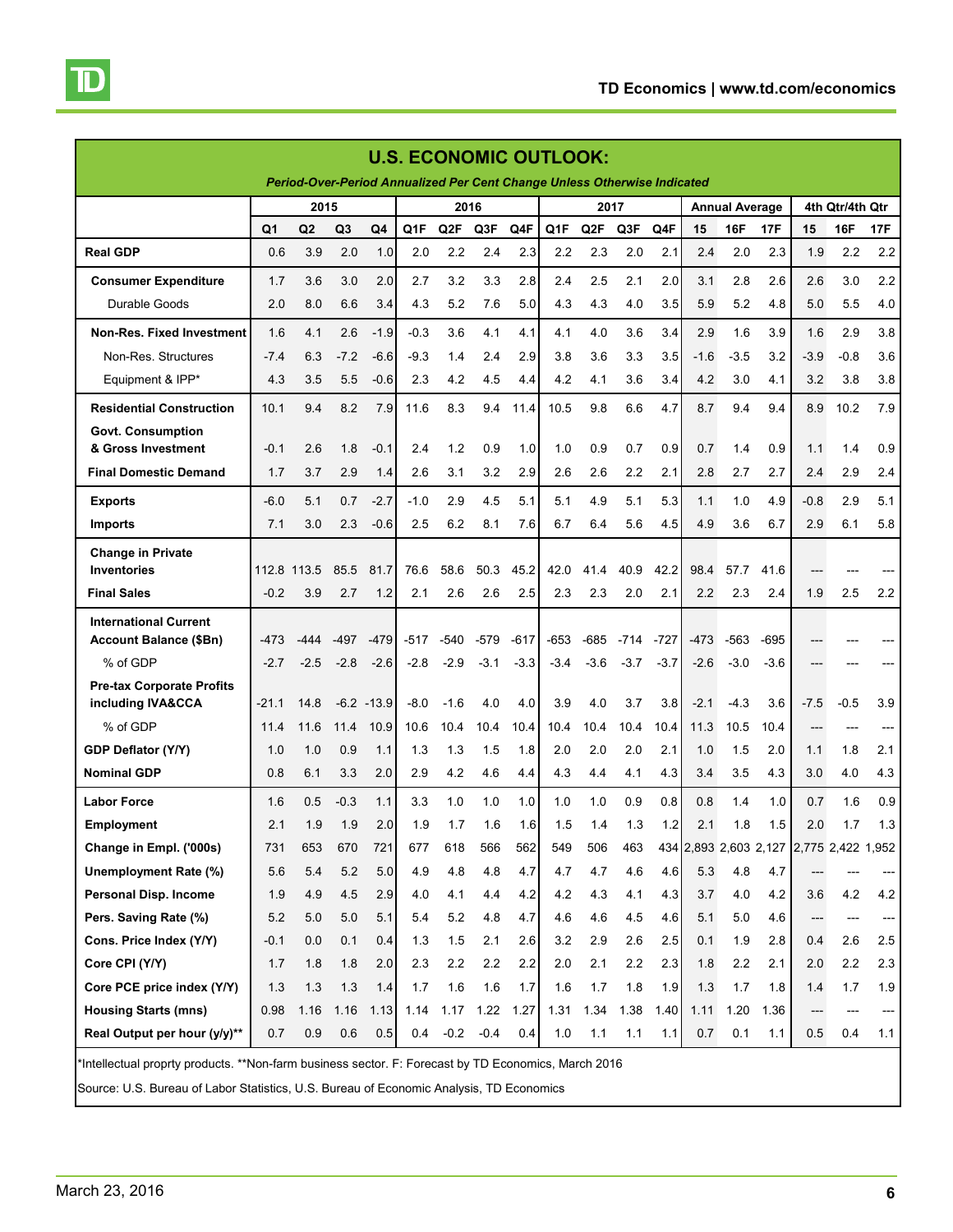<span id="page-6-0"></span>

| <b>INTEREST RATE OUTLOOK</b> |                |                |                |      |       |      |      |      |                  |                  |      |      |  |
|------------------------------|----------------|----------------|----------------|------|-------|------|------|------|------------------|------------------|------|------|--|
|                              | 2015           |                |                |      |       |      | 2016 |      | 2017             |                  |      |      |  |
|                              | Q <sub>1</sub> | Q <sub>2</sub> | Q <sub>3</sub> | Q4   | $Q1*$ | Q2F  | Q3F  | Q4F  | Q <sub>1</sub> F | Q <sub>2</sub> F | Q3F  | Q4F  |  |
| Fed Funds Target Rate        | 0.25           | 0.25           | 0.25           | 0.50 | 0.50  | 0.75 | 0.75 | 1.00 | 1.00             | 1.25             | 1.25 | 1.50 |  |
| 3-mth T-Bill Rate            | 0.03           | 0.01           | 0.00           | 0.16 | 0.29  | 0.55 | 0.55 | 0.80 | 0.80             | 1.05             | 1.05 | 1.30 |  |
| 2-yr Govt. Bond Yield        | 0.56           | 0.64           | 0.64           | 1.06 | 0.89  | 0.90 | 1.00 | 1.25 | .30              | 1.45             | 1.50 | 1.70 |  |
| 5-yr Govt. Bond Yield        | 1.37           | 1.63           | 1.37           | 1.76 | 1.41  | 1.40 | 1.50 | 1.75 | .80              | 2.00             | 2.05 | 2.25 |  |
| 10-yr Govt. Bond Yield       | 1.94           | 2.35           | 2.06           | 2.27 | 1.94  | 2.00 | 2.05 | 2.30 | 2.30             | 2.40             | 2.45 | 2.60 |  |
| 30-yr Govt. Bond Yield       | 2.54           | 3.11           | 2.87           | 3.01 | 2.72  | 2.80 | 2.85 | 3.05 | 3.05             | 3.10             | 3.15 | 3.25 |  |
| 10-yr-2-yr Govt Spread       | 1.38           | 1.71           | 1.42           | 1.21 | 1.05  | 1.10 | 1.05 | 1.05 | 1.00             | 0.95             | 0.95 | 0.90 |  |

F: Forecast by TD Bank Group as at March 2016; All forecasts are end-of-period; Source: Bloomberg, Bank of Canada, Federal Reserve. \*Spot rate on March 22, 2016.

| <b>FOREIGN EXCHANGE OUTLOOK</b> |                      |                |                |                |      |        |                  |      |      |                  |                  |      |      |  |
|---------------------------------|----------------------|----------------|----------------|----------------|------|--------|------------------|------|------|------------------|------------------|------|------|--|
| Currency                        | <b>Exchange rate</b> | 2015           |                |                |      |        |                  | 2016 |      | 2017             |                  |      |      |  |
|                                 |                      | Q <sub>1</sub> | Q <sub>2</sub> | Q <sub>3</sub> | Q4   | $Q1^*$ | Q <sub>2</sub> F | Q3F  | Q4F  | Q <sub>1</sub> F | Q <sub>2</sub> F | Q3F  | Q4F  |  |
| Canadian dollar                 | CAD per USD          | 1.27           | 1.25           | 1.34           | 1.38 | 1.30   | 1.38             | 1.37 | 1.34 | 1.33             | 1.33             | 1.32 | 1.32 |  |
| Japanese ven                    | JPY per USD          | 120            | 122            | 120            | 120  | 112    | 113              | 116  | 118  | 121              | 121              | 122  | 122  |  |
| Euro                            | USD per EUR          | 1.07           | 1.12           | 1.12           | 1.09 | 1.12   | 1.07             | 1.10 | 1.08 | 1.12             | 1.10             | 1.14 | 1.14 |  |
| U.K. pound                      | USD per GBP          | 1.49           | 1.57           | 1.51           | 1.48 | 1.42   | 1.37             | 1.47 | 1.50 | 1.53             | 1.55             | 1.56 | 1.58 |  |
| Swiss franc                     | CHF per USD          | 0.97           | 0.94           | 0.98           | 1.00 | 0.97   | 1.03             | 0.99 | 1.03 | 1.00             | 1.03             | 1.00 | 1.01 |  |
| Australian dollar               | USD per AUD          | 0.8            | 0.8            | 0.7            | 0.7  | 0.76   | 0.74             | 0.73 | 0.72 | 0.70             | 0.72             | 0.74 | 0.76 |  |
| NZ dollar                       | USD per NZD          | 0.75           | 0.68           | 0.64           | 0.68 | 0.68   | 0.65             | 0.63 | 0.62 | 0.60             | 0.60             | 0.60 | 0.61 |  |

F: Forecast by TD Bank Group as at March 2016. \*Spot rate on March 22, 2016. All forecasts are end-of-period. Source: Federal Reserve, Bloomberg, TDBG.

# **COMMODITY PRICE OUTLOOK**

|                | 2015           |                |      | 2016             |                  |      |      | 2017             |                  |      |      |  |
|----------------|----------------|----------------|------|------------------|------------------|------|------|------------------|------------------|------|------|--|
| Q <sub>1</sub> | Q <sub>2</sub> | Q <sub>3</sub> | Q4   | Q <sub>1</sub> E | Q <sub>2</sub> F | Q3F  | Q4F  | Q <sub>1</sub> F | Q <sub>2</sub> F | Q3F  | Q4F  |  |
| 49             | 58             | 46             | 42   | 33               | 38               | 46   | 50   | 52               | 52               | 55   | 55   |  |
| 2.87           | 2.78           | 2.75           | 2.10 | 1.98             | 2.30             | 2.45 | 2.60 | 3.00             | 3.10             | 3.40 | 3.60 |  |
| 1218           | 1191           | 1124           | 1104 | 1175             | 1260             | 1235 | 1200 | 1195             | 1185             | 1175 | 1175 |  |
| 16.7           | 16.4           | 14.9           | 14.8 | 14.9             | 16.5             | 16.0 | 15.3 | 15.3             | 15.0             | 14.9 | 14.7 |  |
| 264            | 275            | 238            | 222  | 210              | 222              | 224  | 226  | 228              | 230              | 230  | 232  |  |
| 6.51           | 5.94           | 4.78           | 4.27 | 3.85             | 4.00             | 4.18 | 4.45 | 4.75             | 5.00             | 6.00 | 6.25 |  |
| 82             | 79             | 72             | 68   | 69               | 69               | 72   | 72   | 74               | 74               | 76   | 76   |  |
| 7.45           | 7.34           | 6.39           | 6.36 | 5.90             | 6.00             | 6.15 | 6.40 | 6.50             | 6.75             | 7.00 | 7.25 |  |
|                |                |                |      |                  |                  |      |      |                  |                  |      |      |  |